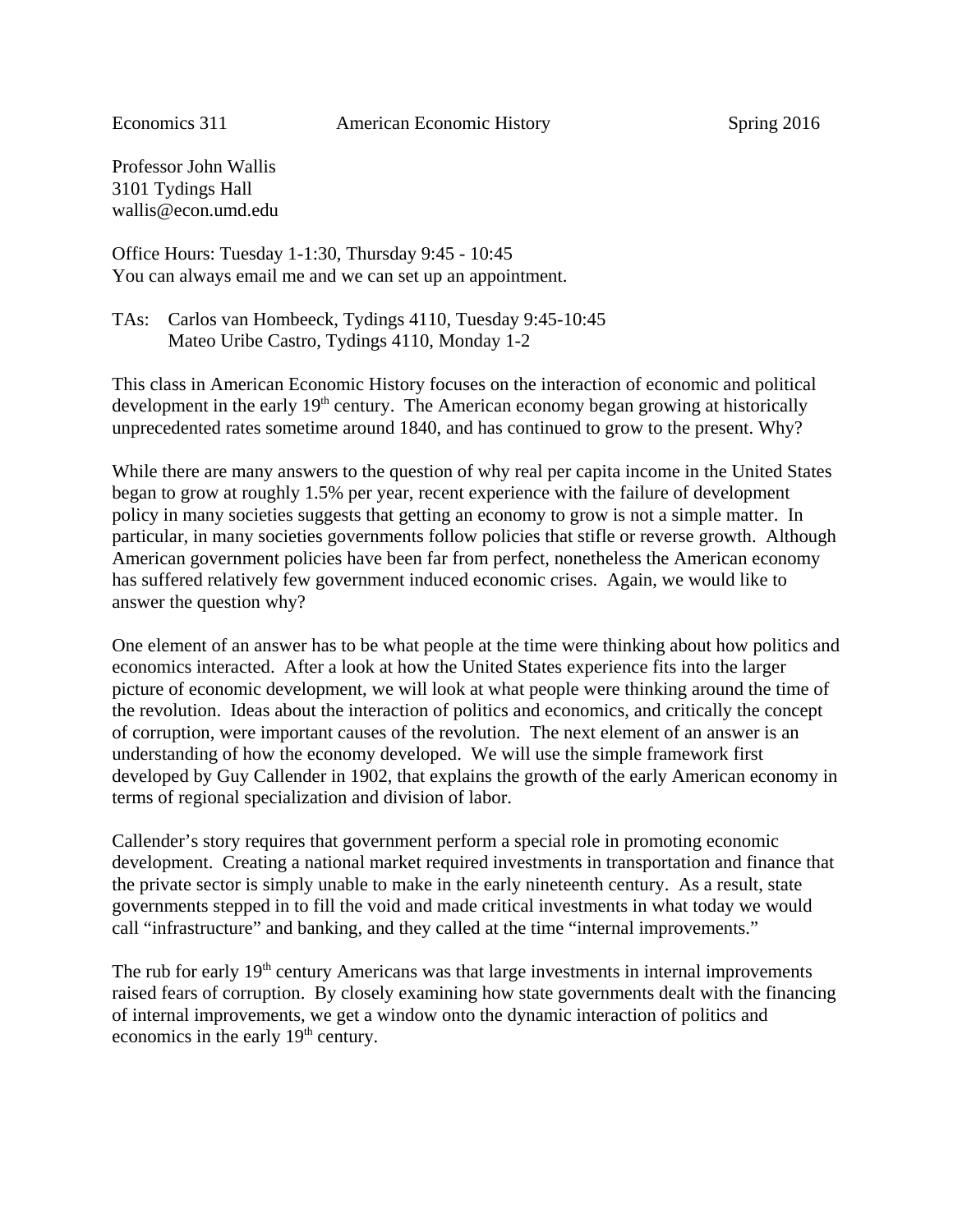In the 1840s, after a financial panic that began in 1837, eight states and the Territory of Florida defaulted on their debts (what people feared might happen in the recent economic downturn). As a result of the crisis, many states revised their constitutions to explicitly deal with how economics and politics interacted. We can use those changes as a guide both to what people were thinking at the time, as well as the concrete changes they made to their political and economic systems.

In the end, we will have a slightly different answer to why the American economy began growing so rapidly after the 1840s, and why that growth has been sustained to the present. It will have elements of classical economic thought, as well as a more nuanced view of how politics and economics interact.

## **Course Details:**

Students are expected to attend all classes and read the assigned readings.

The required book for the course is:

Jeremy Atack and Peter Passell, *A New Economic View of American History*, *2nd Edition*, Norton, 1994.

a supplementary text is recommended, not required:

Jonathan Hughes and Louis Cain, *American Economic History*, Pearsons.

It is currently in its eighth edition, but any edition from the  $6<sup>th</sup>$  on will work.

All other readings will be available through the course website.

## **Grades:**

Grades will be based on two midterms, two online assignments, and a final exam. The exams will be a combination of short answer and essay questions, with about two thirds of the weight on the essays.

First midterm 20% Second midterm 30% 2 Online assignments 10% Final Exam 40%

The final exam will be on the scheduled time Thursday, May at 8:00 AM.

The online assignments will be announced in class.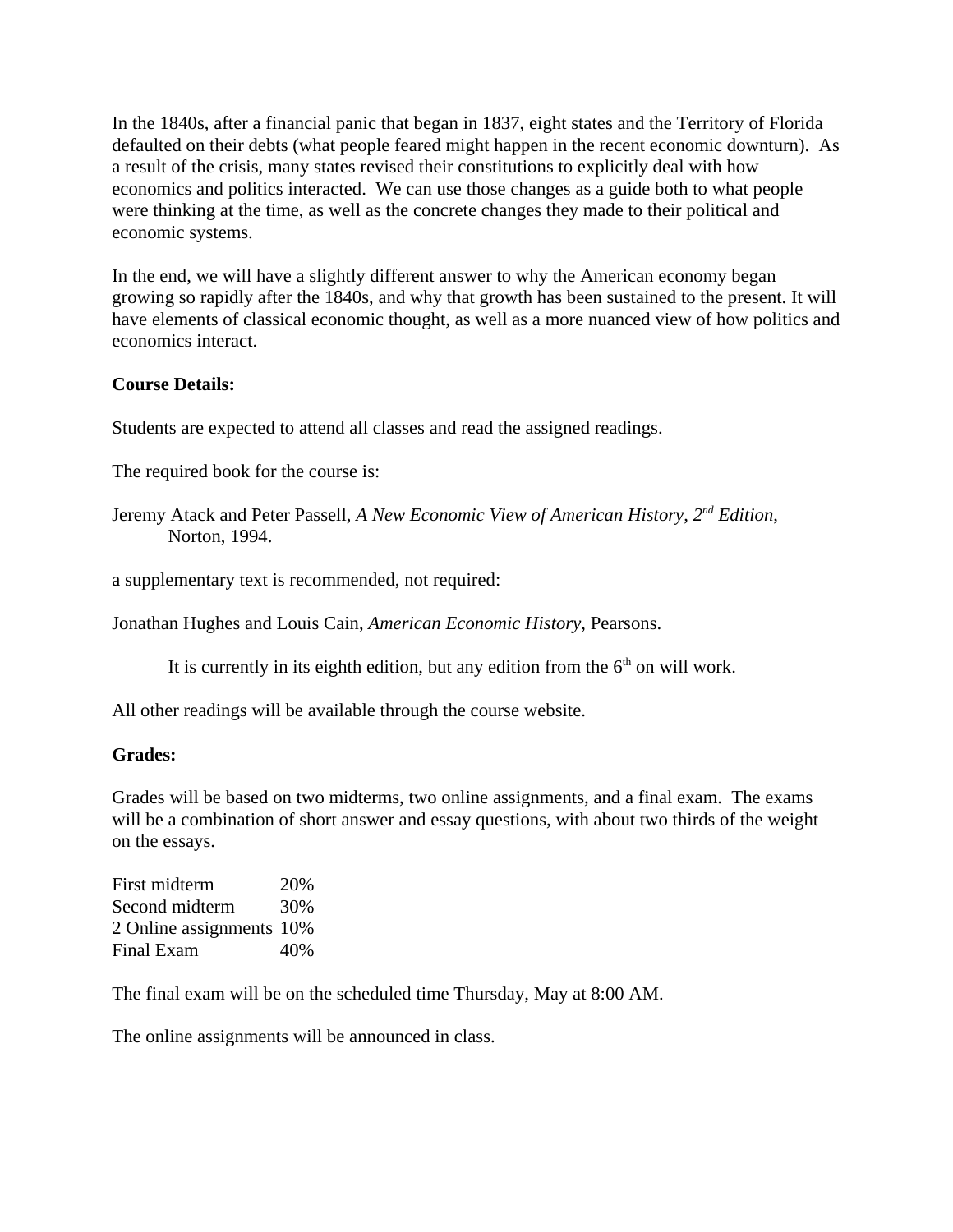The readings for each class follow.

January 26 & 28: Introduction

Atack, chapter 1

Big Ideas: An Economic Framework

February 2 & 4: Guy S. Callender, "The Early Transportation and Banking Enterprises of the States in Relation to Corporations" Quarterly Journal of Economics, 1902.

Big Ideas: A Political Framework

February 9 & 11: Bailyn, *The Origin of American Politics*, ch. 1

Banking

February 16 & 18: Atack, ch. 4

Public Land

February 23& 25Atack, ch. 9

March1: First Midterm

Agriculture - North

March 3 and 8: Atack, ch. 6 and 10

There will be an online assignment that week, which will be announced in class. The assignment will focus on Robert Gallman, "Self-Sufficiency in the Cotton Economy of the Ante-Bellum South." *Agricultural History*, 1970.

It will be due on Wednesday, March 9

Agriculture - South

March 10 & 22: Atack ch. 11